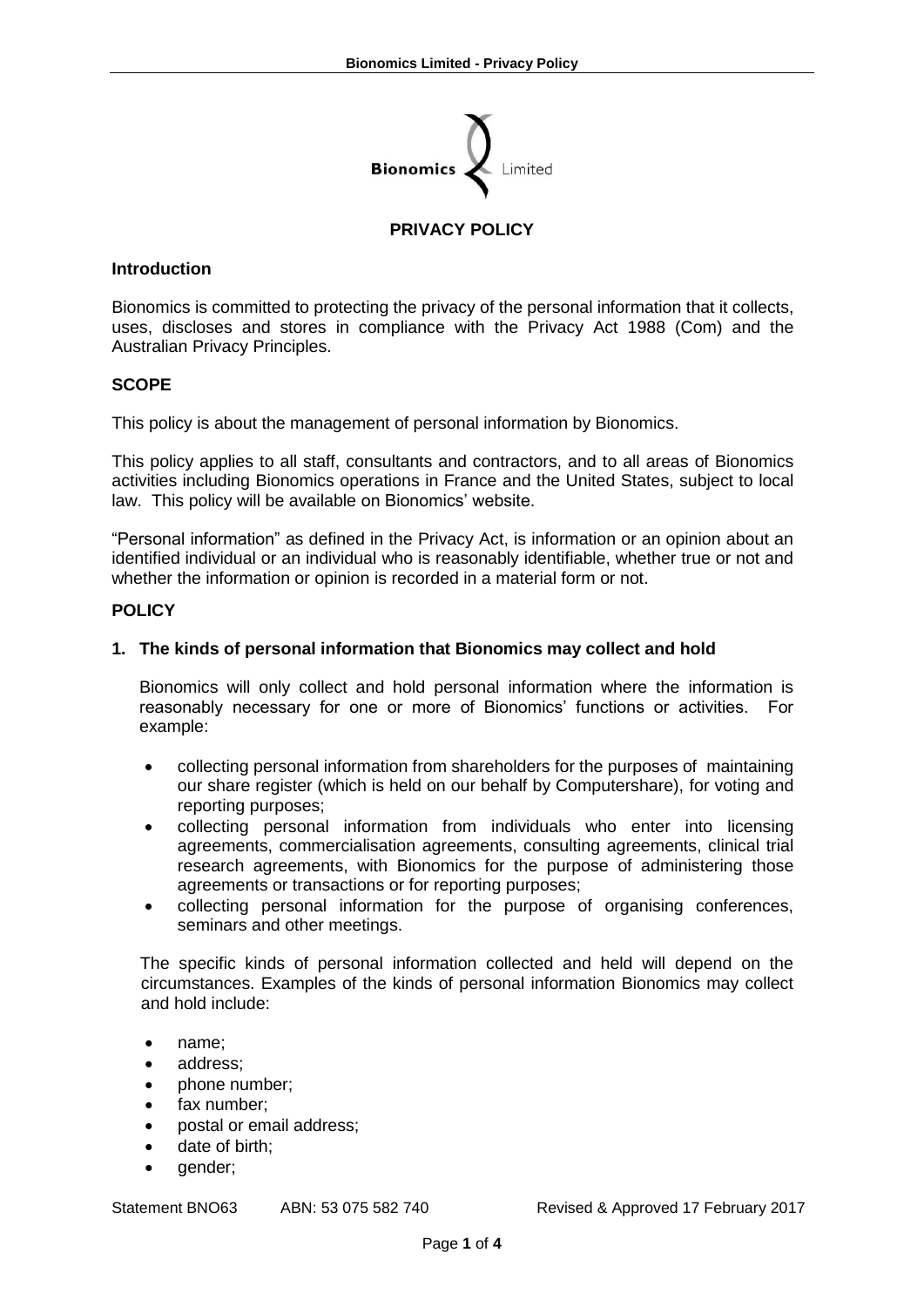• bank account information .

Bionomics does not collect "sensitive information" as defined in the Privacy Act (eg, information or an opinion about an individuals' racial or ethnic origin, political opinions or membership of a political organisation, religious or philosophical beliefs or affiliations) other than health information with the individual's consent.

## **2. How Bionomics collects and holds personal information**

Bionomics may collect personal information about you in a variety of ways, including when you interact with Bionomics in person or electronically, for example when you access Bionomics' website.

Bionomics will collect personal information about you only from you unless it is unreasonable or impractical to do so. If Bionomics collects personal information about you from someone else, Bionomics will take reasonable steps to ensure that you are aware that Bionomics has collected the information.

At or before, or if that is not practicable, as soon as practicable after, the time that the personal information about you is collected, Bionomics will take reasonable steps to ensure that you are aware of the matters required by the Australian Privacy Principles, including:

- why the personal information is being collected;
- to whom the personal information might be given to;
- the fact that this policy contains information about how you are able to gain access to, and correction of, the information collected; and
- how to contact Bionomics, including to make a complaint.

Personal information may be held by Bionomics in hard copy or electronically or both.

Bionomics will take reasonable steps to ensure that the personal information that it holds is protected from misuse, interference and loss and from unauthorised access, modification and disclosure.

## **3. The purposes for which Bionomics collects, holds, uses and discloses personal information**

Bionomics will only use or disclose personal information which has been collected and is held by it for:

- the purpose for which it was collected;
- any related purpose for which it would reasonably be expected to be used or disclosed;
- a purpose required or permitted by law; or
- a purpose for which the individual has provided consent.

Examples of instances where Bionomics may disclose personal information to third parties include disclosure to providers of services to Bionomics, government agencies, regulatory authorities, related bodies corporate of Bionomics and professional advisers of Bionomics.

Bionomics requires its service providers to keep personal information confidential and not use it for any purpose other than performing those services.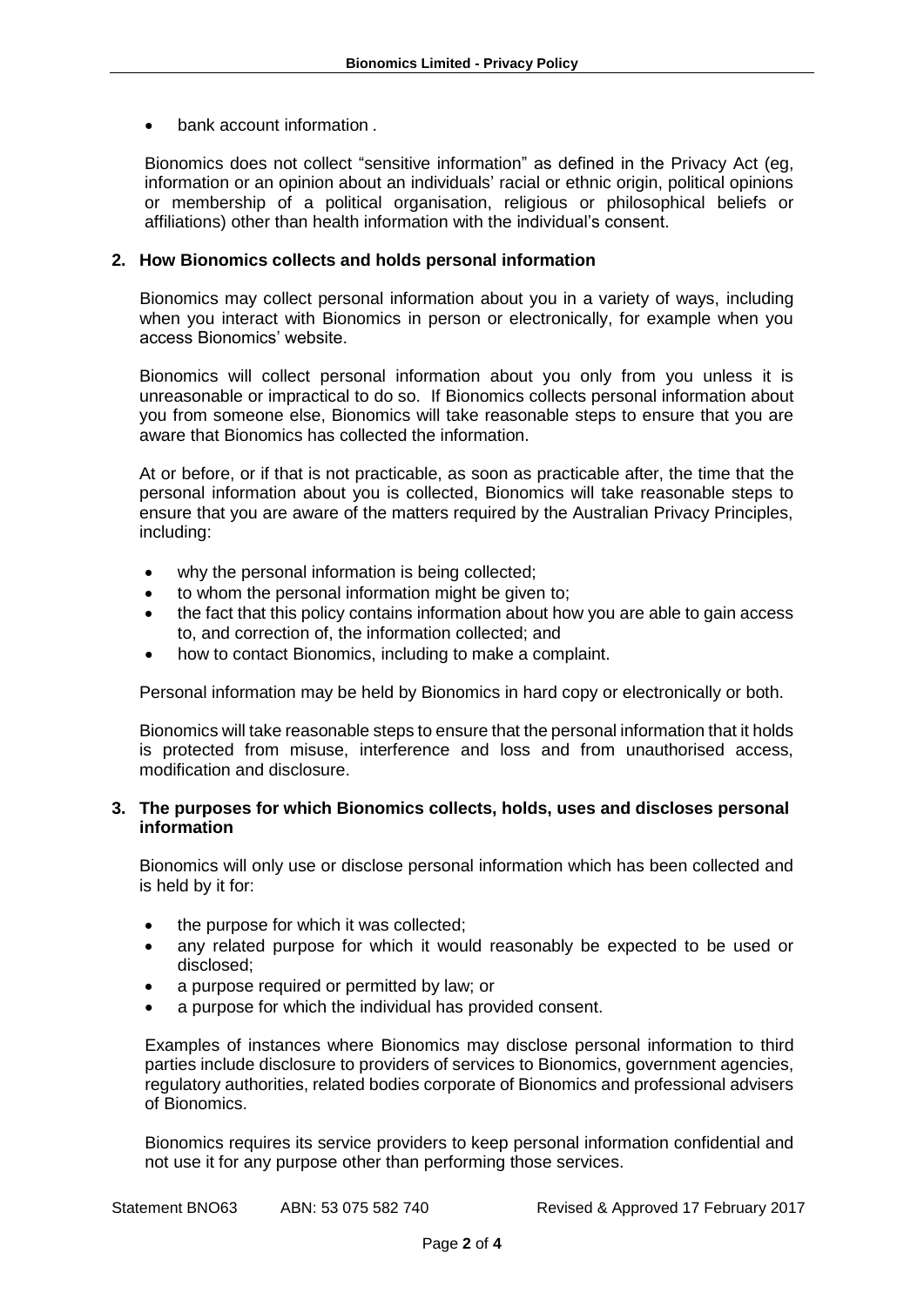Bionomics may disclose personal information to overseas recipients in agreements with service providers conducting clinical trial research, drug manufacturers, contract research organisations and consultants.

Where Bionomics discloses your personal information to a third party which is located overseas or which will hold your personal information overseas, Bionomics will take reasonable steps to ensure that the overseas recipient handles personal information in accordance with the standards required under the Privacy Act.

Bionomics will take reasonable steps to ensure that the personal information that is collected, used or disclosed by it is accurate, up to date, complete and relevant.

Bionomics will also take reasonable steps to ensure that personal information it holds that is no longer necessary for the disclosed purpose is destroyed or permanently deidentified, subject to any legal obligation to keep the personal information for any required period of time.

## **4. How you can access and correct personal information about you that is held by Bionomics**

At your request, Bionomics will, in most circumstances, provide you with access to any personal information that is being held by Bionomics about you, although there are certain circumstances where Bionomics will not provide such access in accordance with the Privacy Act.

These circumstances include where providing access would have an unreasonable impact on the privacy of others, where providing access would reveal commercially sensitive information about Bionomics or where providing access would be unlawful.

You can seek access to, and update or correct, any personal information that is being held by Bionomics about you by contacting the Privacy Officer.

#### **5. How you can make a complaint**

If you have any concern, query or complaint about:

- this policy:
- any personal information about you that may have been collected, held, used or disclosed by Bionomics; or
- a breach by Bionomics of the Australian Privacy Principles,

please refer it to the Privacy Officer.

Bionomics takes complaints very seriously and will respond to you shortly after receiving written notice of your complaint.

#### **PRIVACY OFFICER**

The CFO is the allocated Privacy Officer and is responsible for the circulation and implementation of this policy in accordance with the scope outlined above.

Statement BNO63 ABN: 53 075 582 740 Revised & Approved 17 February 2017